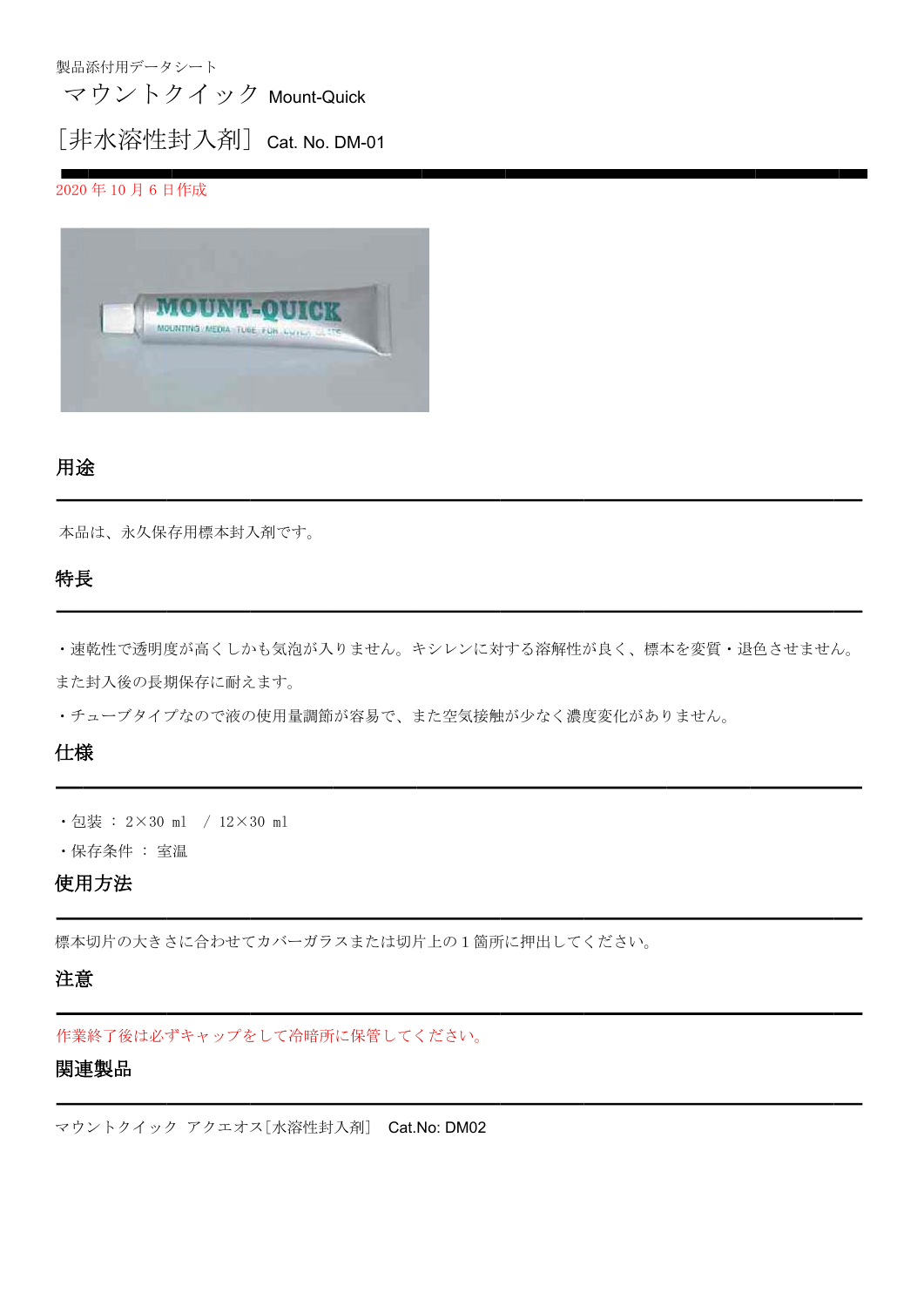脱水、透徹しない場合は、マウントクイック アクエオス(長期保存は退色しますので写真撮影)を、脱水・透徹した 場合は、マウントクイック チューブを使用(永久保存できます)してください。

| DM01 マウントクイック チューブ(非水溶性封入剤ー脱水、透徹後封入)    |  |  |
|-----------------------------------------|--|--|
| ヘマトキシリン・エオジン染色                          |  |  |
| アザン染色                                   |  |  |
| グリメリウス染色                                |  |  |
| 鍍銀染色                                    |  |  |
| ワンギーソン染色                                |  |  |
| PAS 反応                                  |  |  |
| ギムザ染色                                   |  |  |
| 免疫染色(非水系 DAB)                           |  |  |
| DM02 マウントクイック アクエオス(水溶性封入剤-染色後脱水を行わず封入) |  |  |
| 脂肪染色                                    |  |  |
| 免疫組織化学染色 (AEC)                          |  |  |
| 血液特殊染色                                  |  |  |
| PAS・FITC・DAB 等の染色                       |  |  |

[マウントクイック チューブ/マウントクイック アクエオス 染色データ表]

メチルグリンおよび BCIP/NBT 染色時、マウントクイック チューブおよびマウントクイック アクエオスいずれも適し ていますが、長期の保存に向きません。染色後良く乾燥させて脱水、透徹、封入後一昼夜で褪色するので、すぐ写真 を撮るようにしてください。

BCIP/NBT は免疫染色の発色で赤と黒があります。

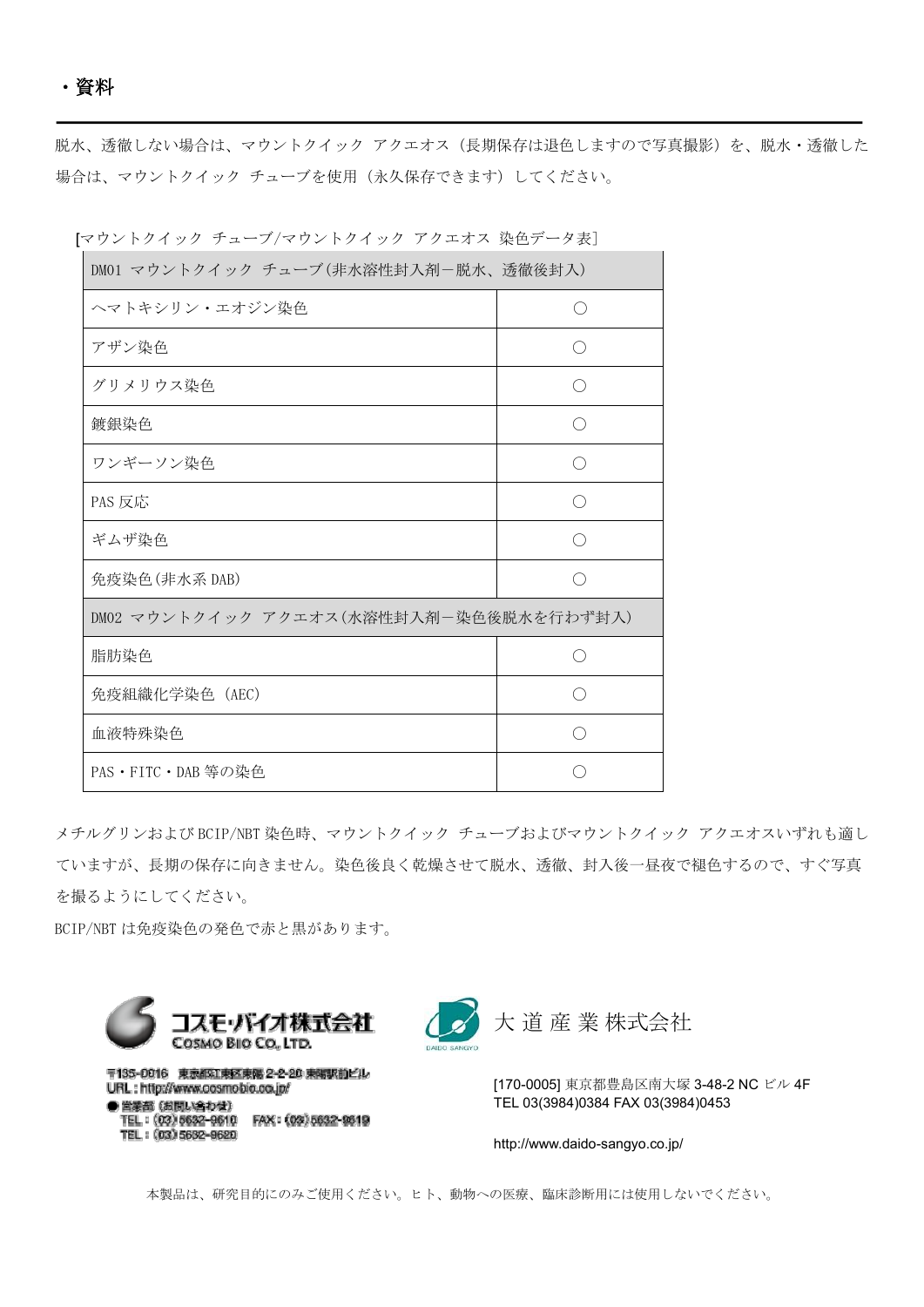For Research use only. Not for clinical diagnosis



# **Mount-Quick / Mount-Quick ''Aqueous''**

#### **Catalog No.** DAI-DM-01 / DAI-DM-02

Updated on Oct 6th, 2020





Mount Quick Controller Controller Mount-Quick "Aqueous"

| <b>Purpose of use</b> | Sample mounting medium / mounter for permanent preservation                                  |
|-----------------------|----------------------------------------------------------------------------------------------|
| <b>Features</b>       | <b>Mount Quick</b>                                                                           |
|                       | · Rapid drying, highly transparent, and does not form bubbles. Highly soluble in xylene,     |
|                       | does not degenerate or stain the specimen. Can withstand long-term storage after             |
|                       | mounting.                                                                                    |
|                       | • Tube design provides easy control of amounts used and limits air exposure, preventing      |
|                       | variability in concentration.                                                                |
|                       | <b>Mount-Quick "Aqueous"</b>                                                                 |
|                       | . Maintains superior transparency when fully hardened.                                       |
|                       | • Low fluorescence.                                                                          |
|                       | . Mounting is simple with an easy-to-use dropper bottle.                                     |
| How to use            | <b>Mount Quick</b>                                                                           |
|                       | Squeeze out an amount approximately the same size as the sample section at one               |
|                       | location on the cover glass or sample.                                                       |
|                       | <b>Mount-Quick "Aqueous"</b>                                                                 |
|                       | Drop onto the cover glass or section from above.                                             |
|                       | (Prevent bubble formation by inverting the container and touching the tip on the bottom      |
|                       | of the drop.)                                                                                |
|                       | * Before first use, cut open the container tip at a 45° angle with a box cutter or scissors. |
| <b>Precautions</b>    | After use, always re-cap and store in a cool, dark place.                                    |